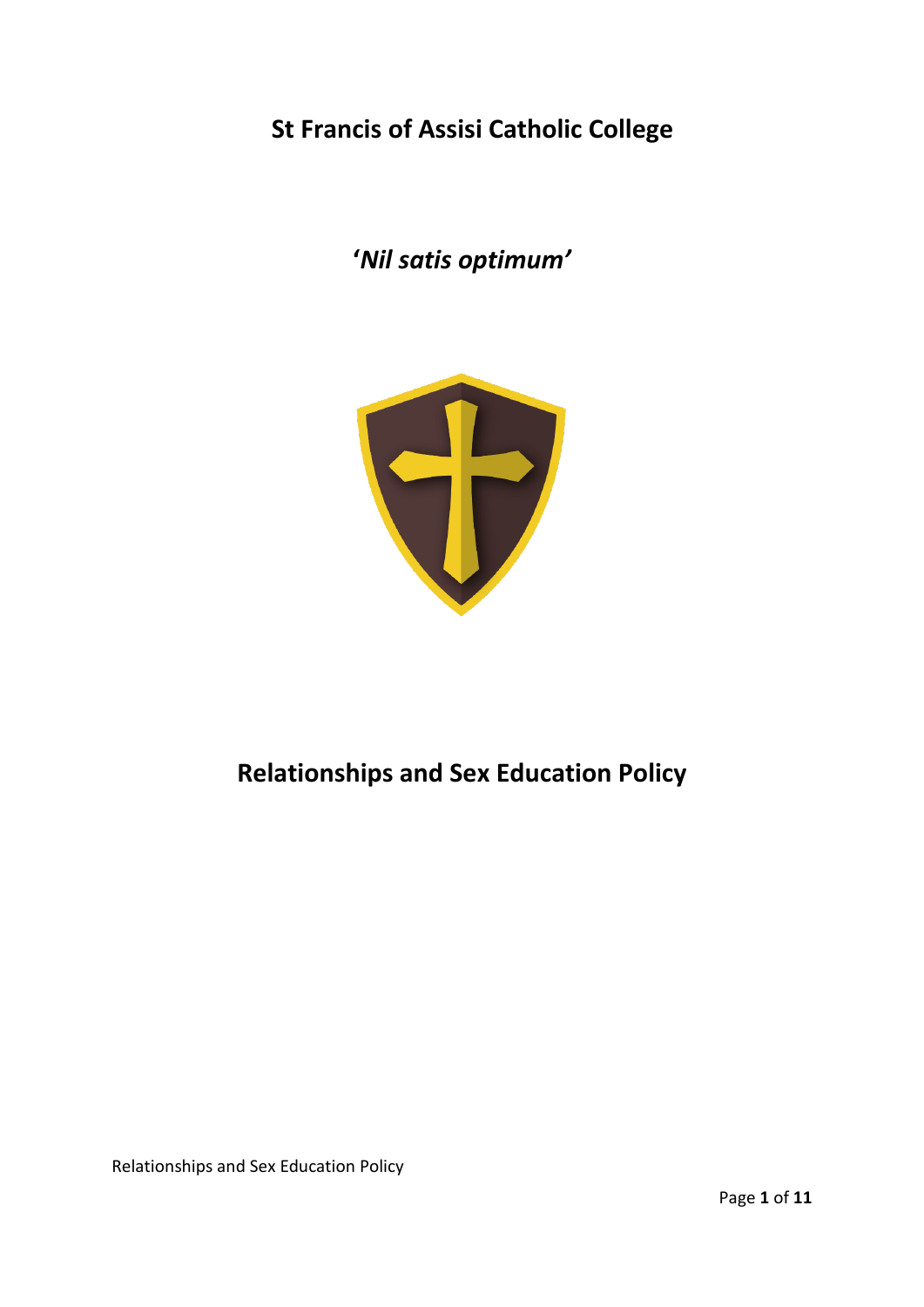| <b>Version number</b>         | $01 -$ New Policy                                        |  |
|-------------------------------|----------------------------------------------------------|--|
| <b>Original date approved</b> | $N/A$ –New Policy                                        |  |
| <b>Current date approved</b>  | 07/12/2021                                               |  |
| <b>Approved by</b>            | FGB                                                      |  |
| <b>Date of next review</b>    | October 2023                                             |  |
| <b>Status</b>                 | Approved                                                 |  |
| <b>Policy owner</b>           | Head Teacher                                             |  |
| <b>Policy location</b>        | <b>Staff Shared Area</b>                                 |  |
| <b>Target group</b>           | Staff, parents, public, external accountability agencies |  |
| <b>Consultation</b>           | Parents/ College Union Representatives and Staff         |  |

| <b>Document History:</b> |                   |               |                          |  |  |
|--------------------------|-------------------|---------------|--------------------------|--|--|
| <b>Version</b>           | Date of<br>review | <b>Author</b> | <b>Note of revisions</b> |  |  |
|                          |                   |               |                          |  |  |
|                          |                   |               |                          |  |  |
|                          |                   |               |                          |  |  |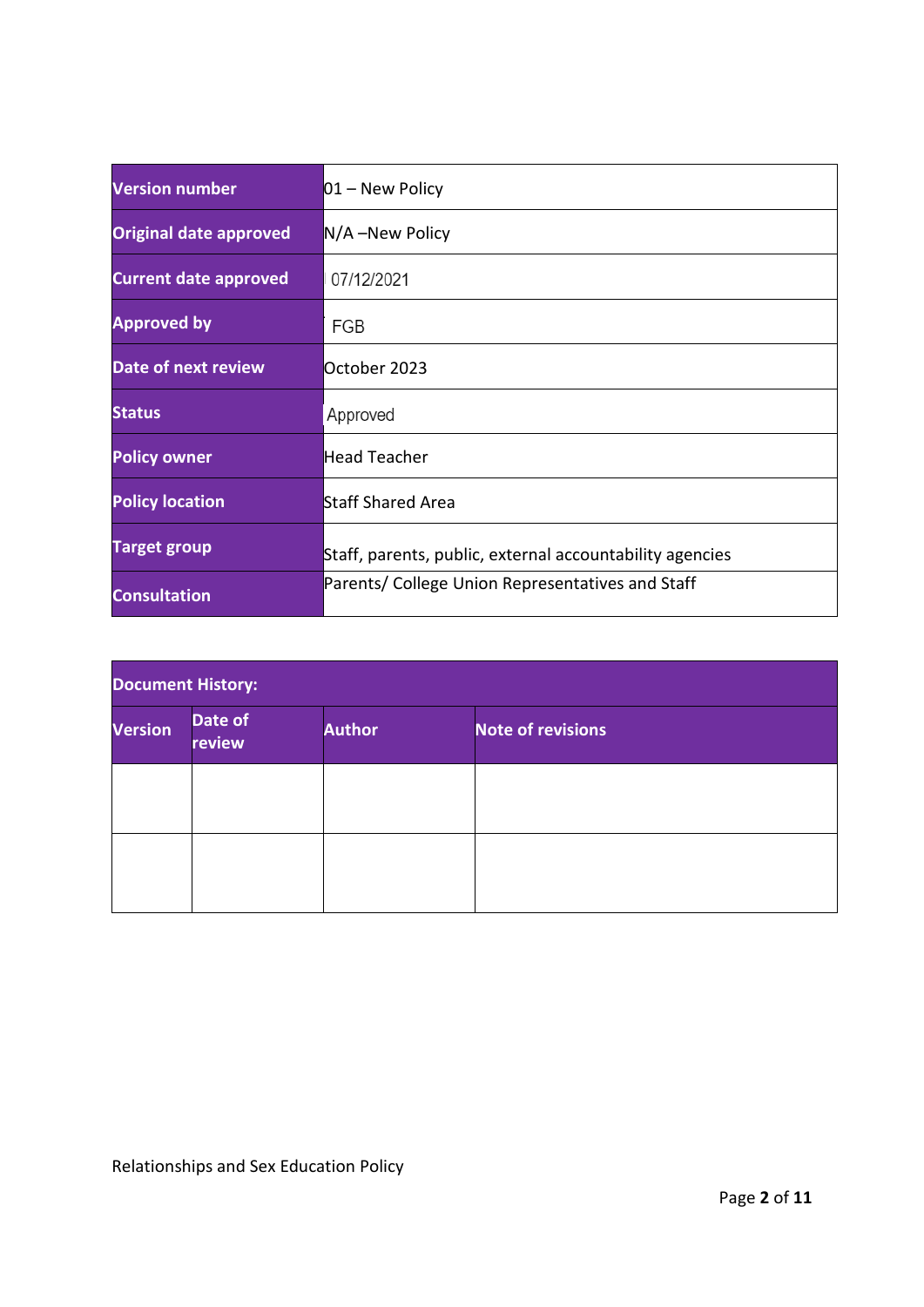# **Control Sheet**

| <b>Associated documents:</b>                                                     |                                                                                                                             |  |  |  |  |
|----------------------------------------------------------------------------------|-----------------------------------------------------------------------------------------------------------------------------|--|--|--|--|
| <b>College Policies</b>                                                          | Equality, Diversity and Inclusion                                                                                           |  |  |  |  |
| Safeguarding                                                                     | <b>Other</b>                                                                                                                |  |  |  |  |
| <b>Staff Code of Conduct</b>                                                     |                                                                                                                             |  |  |  |  |
| <b>Staff Disciplinary Procedure</b><br>٠                                         |                                                                                                                             |  |  |  |  |
| <b>College Conduct Policy</b><br>$\bullet$                                       |                                                                                                                             |  |  |  |  |
| <b>Health and Safety Policy</b>                                                  |                                                                                                                             |  |  |  |  |
| <b>Special Educational Needs Policy</b>                                          |                                                                                                                             |  |  |  |  |
| Links to:                                                                        |                                                                                                                             |  |  |  |  |
| <b>Statutory Guidance:</b>                                                       |                                                                                                                             |  |  |  |  |
|                                                                                  | Working Together to Safeguard Children: A guide to inter-agency working to<br>safeguard and promote the welfare of children |  |  |  |  |
| Keeping Children Safe in Education<br>٠                                          |                                                                                                                             |  |  |  |  |
| <b>Sexual Offences Act 2003</b>                                                  |                                                                                                                             |  |  |  |  |
| The Children Act 1989                                                            |                                                                                                                             |  |  |  |  |
| The Children Act 2004                                                            |                                                                                                                             |  |  |  |  |
| The Children and Social Work Act 2017                                            |                                                                                                                             |  |  |  |  |
| The Education Act 2002                                                           |                                                                                                                             |  |  |  |  |
| <b>STPCD</b>                                                                     |                                                                                                                             |  |  |  |  |
| <b>Teachers' Standards</b>                                                       |                                                                                                                             |  |  |  |  |
| <b>Non-Statutory Guidance:</b>                                                   |                                                                                                                             |  |  |  |  |
| HM Government What to do if you are Worried a Child is Being Abused - Advice for |                                                                                                                             |  |  |  |  |
| <b>Practitioners</b>                                                             |                                                                                                                             |  |  |  |  |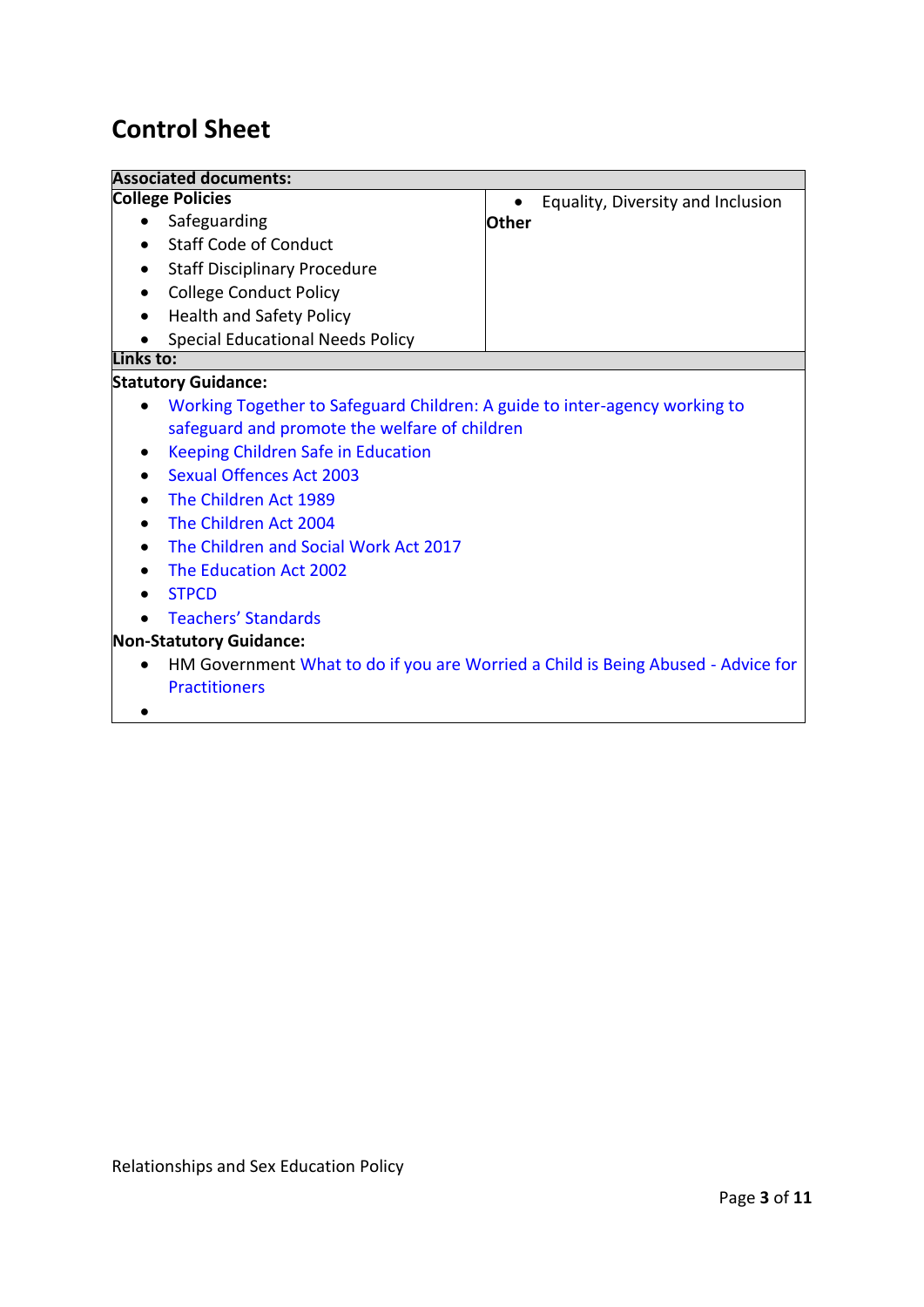## **Contents**

| <b>Contents</b>                                        | Page |
|--------------------------------------------------------|------|
| Defining relationship and sex education                | 4    |
| Statutory curriculum requirements                      | 4    |
| Rationale                                              | 5    |
| Values and virtues                                     | 5    |
| Aim of RSE and the mission statement                   | 5    |
| Objectives                                             | 6    |
| Outcomes                                               | 7    |
| Equalities obligations                                 | 7    |
| <b>Broad content of RSE</b>                            | 7    |
| Parents and carers                                     | 7    |
| <b>Balanced curriculum</b>                             | 8    |
| Responsibility for teaching the programme              | 8    |
| <b>External visitors</b>                               | 8    |
| Relationship to other policies and curriculum subjects | 9    |
| Controversial or Sensitive issues                      | 10   |
| Supporting children and young people who are at risk   | 10   |
| Confidentiality and advice                             | 10   |
| Monitoring and evaluation                              | 11   |

## **Defining relationship and sex education**

The DfE guidance states that "children and young people need to know how to be safe and healthy, and how to manage their academic, personal and social lives in a positive way". It is about the development of the pupil's knowledge and understanding of her or him as a sexual being, about what it means to be fully human, called to live in right relationships with self and others and being enabled to make moral decisions in conscience. In Secondary schools RSE should "give young people the information they need to help them develop healthy, nurturing relationships of all kinds, not just intimate relationships. It should enable them to know what a healthy relationship looks like and what makes a good friend, a good colleague and a successful marriage or other type of committed relationship. It should also cover contraception, developing intimate relationships and resisting pressure to have sex (and not applying pressure)."

#### **Statutory curriculum requirements**

We are legally required to teach those aspects of RSE which are statutory parts of National Curriculum Science.

However, the reasons for our inclusion of RSE go further.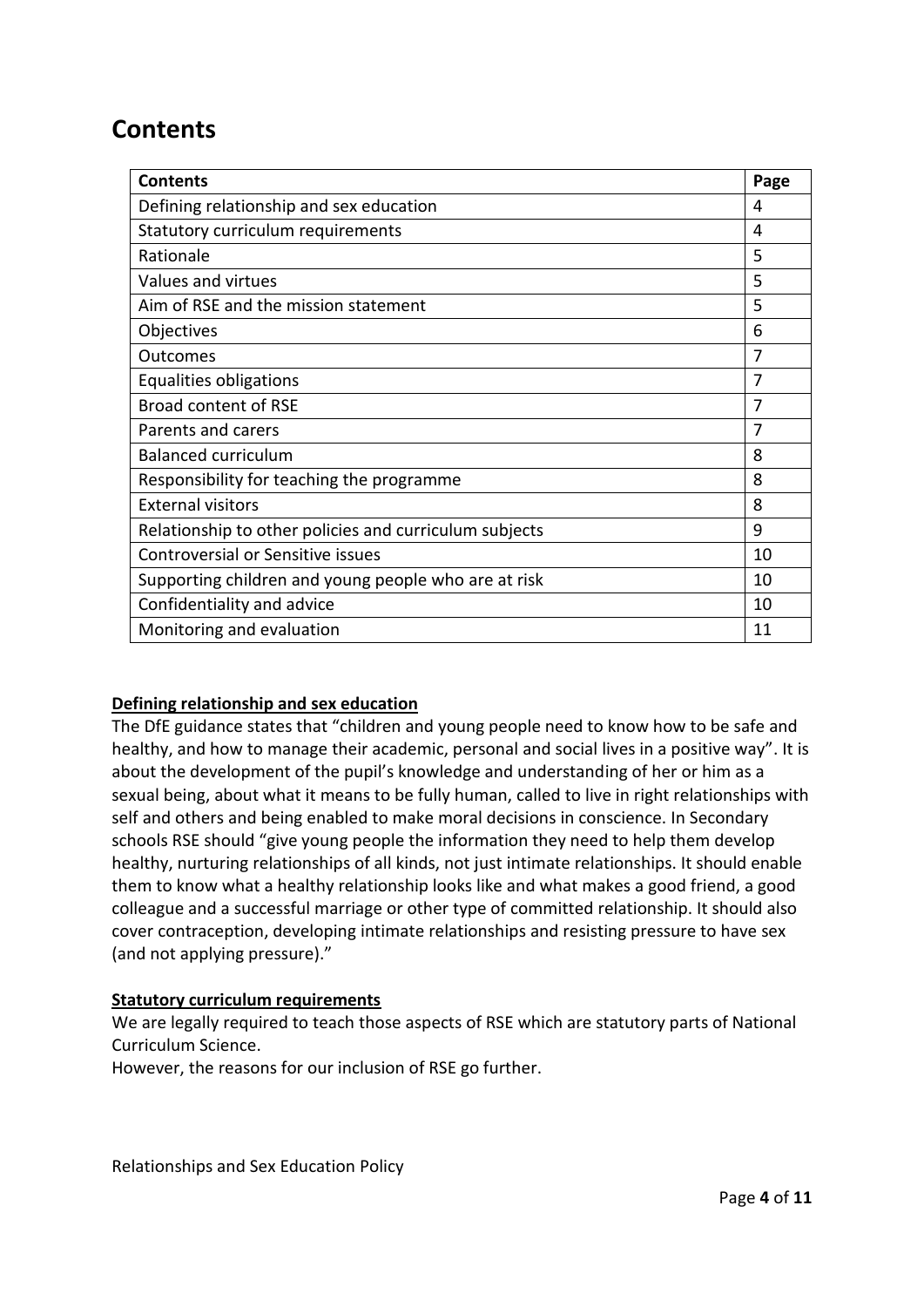## **Rationale**

## 'I HAVE COME THAT YOU MIGHT HAVE LIFE AND HAVE IT TO THE FULL' (Jn.10.10)

We are involved in relationships and sex education precisely because of our Christian beliefs about God and about the human person. The belief in the unique dignity of the human person made in the image and likeness of God underpins the approach to all education in a Catholic school. Our approach to RSE therefore is rooted in the Catholic Church's teaching of the human person and presented in a positive framework of Christian ideals.

At the heart of the Christian life is the Trinity; Father, Son and Spirit in communion, united in loving relationship and embracing all people and all creation. As a consequence of the Christian belief that we are made in the image and likeness of God, gender and sexuality are seen as God's gift, reflect God's beauty, and share in the divine creativity. RSE, therefore, will be placed firmly within the context of relationship as it is there that sexuality grows and develops.

Following the guidance of the Bishops of England and Wales and as advocated by the DFE (and the Welsh Assembly Government) RSE will be firmly embedded in the PSHE (Values) framework as it is concerned with nurturing human wholeness and integral to the physical, spiritual, emotional, moral, social and intellectual development of pupils. It is centred on Christ's vision of being human as good news and will be positive and prudent, showing the potential for development, while enabling the dangers and risks involved to be understood and appreciated.

All RSE will be in accordance with the Church's moral teaching. It will emphasise the central importance of marriage and the family whilst acknowledging that all pupils have a fundamental right to have their life respected whatever household they come from. It will also prepare pupils for life in modern Britain.

#### **Values and virtues**

Our programme enshrines Catholic values relating to the importance of stable relationships, marriage and family life. It also promotes those virtues which are essential in responding to the God's call to love others with a proper respect for their dignity and the dignity of the human body. The following virtues will be explicitly explored and promoted: faithfulness, fruitfulness, chastity, integrity, prudence, mercy and compassion.

#### **Aim of RSE and the mission statement**

Our Mission Statement commits us to the education of the whole child (spiritual, physical, intellectual, moral, social, cultural, emotional) and we believe that RSE is an integral part of this education. Furthermore, SFA will endeavour to raise pupils' self-esteem, help them to grow in knowledge and understanding, recognise the value of all persons and develop caring and sensitive attitudes. It is in this context that we commit ourselves: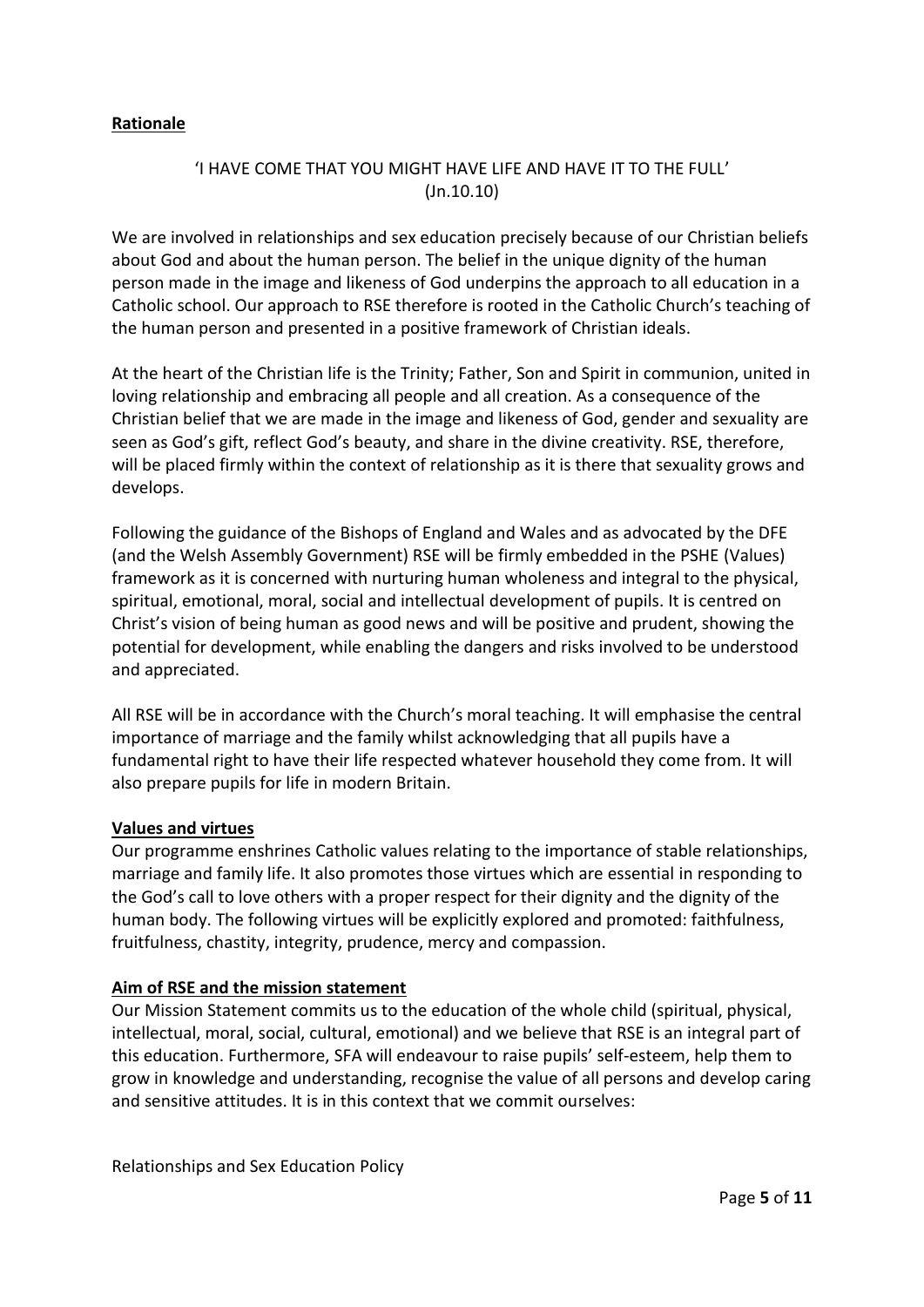In partnership with parents, to provide children and young people with a "positive and prudent sexual education" which is compatible with their physical, cognitive, psychological, and spiritual maturity, and rooted in a Catholic vision of education and the human person.

## **Objectives**

## To develop the following **attitudes and virtues**:

reverence for the gift of human sexuality and fertility;

respect for the dignity of every human being  $-$  in their own person and in the person of others;

joy in the goodness of the created world and their own bodily natures;

• responsibility for their own actions and a recognition of the impact of these on others;

- recognising and valuing their own sexual identity and that of others;
- celebrating the gift of life-long, self-giving love;
- recognising the importance of marriage and family life;
- fidelity in relationships.

## To develop the following **personal and social skills**:

• making sound judgements and good choices which have integrity, and which are respectful of the individual's commitments;

• loving and being loved, and the ability to form friendships and loving, stable relationships free from exploitation, abuse and bullying;

• managing emotions within relationships, and when relationships break down, with confidence, sensitivity and dignity;

- cultivating humility, mercy and compassion, learning to forgive and be forgiven;
- managing conflict positively, recognising the value of difference;
- developing self-esteem and confidence, demonstrating self-respect and empathy for others;

• building resilience and the ability to resist unwanted pressures, recognising the influence and impact of the media, internet and peer groups and so developing the ability to assess pressures and respond appropriately;

• being patient, delaying gratification and learning to recognise the appropriate stages in the development of relationships, and how to love chastely;

• assessing risks and managing behaviours in order to minimise the risk to health and personal integrity.

## To **know and understand**:

- the Church's teaching on relationships and the nature and meaning of sexual love;
- the Church's teaching on marriage and the importance of marriage and family life;
- the centrality and importance of virtue in guiding human living and loving;
- the physical and psychological changes that accompany puberty;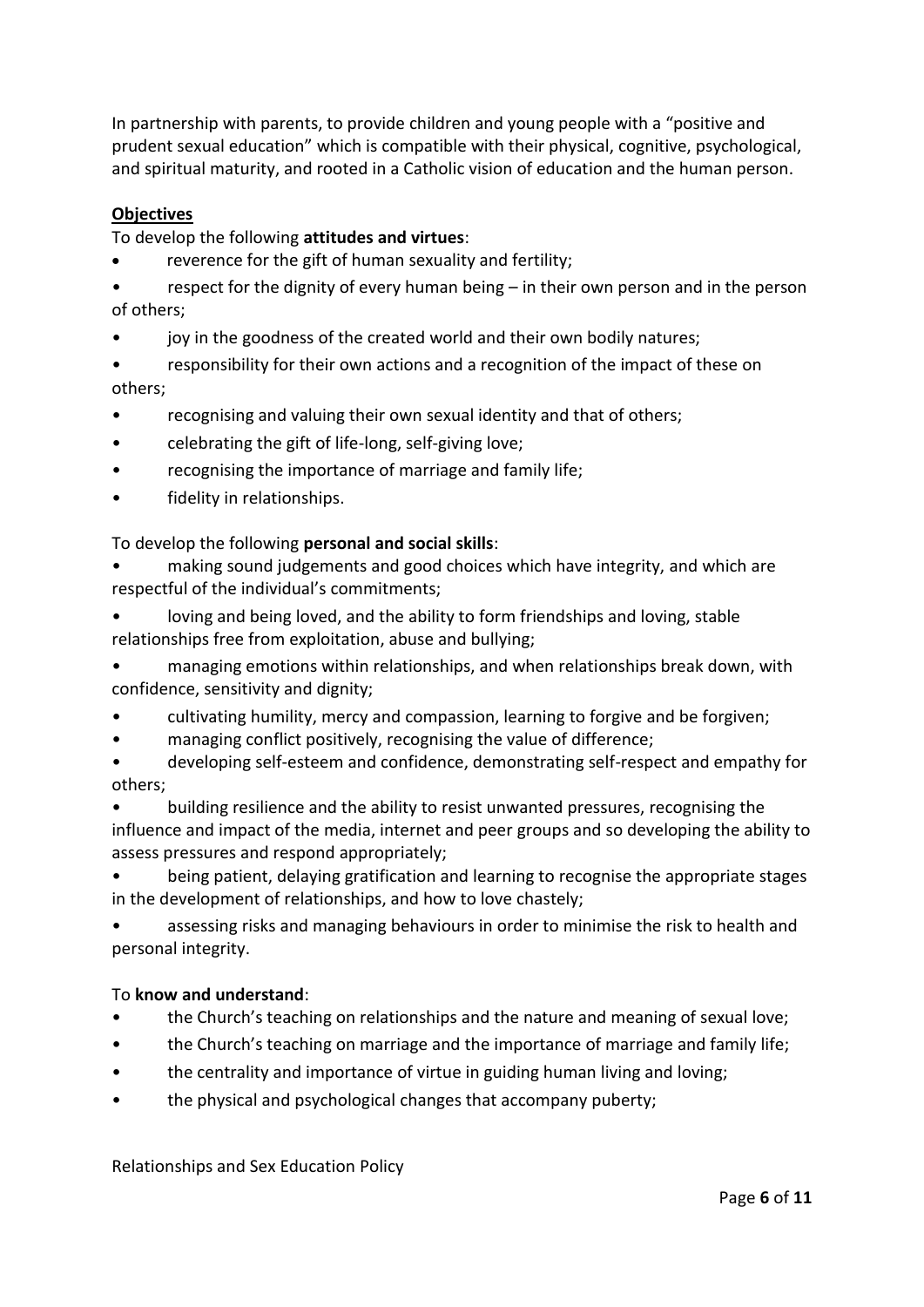• the facts about human reproduction, how love is expressed sexually and how sexual love plays an essential and sacred role in procreation;

• how to manage fertility in a way which is compatible with their stage of life, their own values and commitments, including an understanding of the difference between natural family planning and artificial contraception;

• how to keep themselves safe from sexually transmitted infections and how to avoid unintended pregnancy, including where to go for advice.

## **Outcomes**

#### **Inclusion and differentiated learning**

We will ensure RSE is sensitive to the different needs of individual pupils in respect to pupils' different abilities, levels of maturity and personal circumstances; for example, their own sexual orientation, faith or culture and is taught in a way that does not subject pupils to discrimination. Lessons will also help children to realise the nature and consequences of discrimination, teasing, bullying and aggressive behaviours (including cyber-bullying), use of prejudice-based language and how to respond and ask for help.

#### **Equalities obligations**

The governing body have wider responsibilities under the Equalities Act 2010 and will ensure that our school strives to do the best for all of the pupils, irrespective of disability, educational needs, race, nationality, ethnic or national origin, pregnancy, maternity, sex, gender identity, religion or sexual orientation or whether they are looked-after children.

Please see our Equality Statement for further information.

#### **Broad content of RSE**

Three aspects of RSE - attitudes and values, knowledge and understanding, and personal and social skills will be provided in three inter-related ways: the whole school / ethos dimension; a cross-curricular dimension and a specific relationships and sex curriculum.

#### **Parents and carers**

We recognise that parents/ carers are the primary educators of their children. As a Catholic school, we provide the principal means by which the Church assists parents and carers in educating their children. Therefore, the school will support parents and carers by providing material to be shared with their children at home and workshops to help parents/carers to find out more. Parents/carers will be informed by letter when the more sensitive aspects of RSE will be covered in order that they can be prepared to talk and answer questions about their children's learning.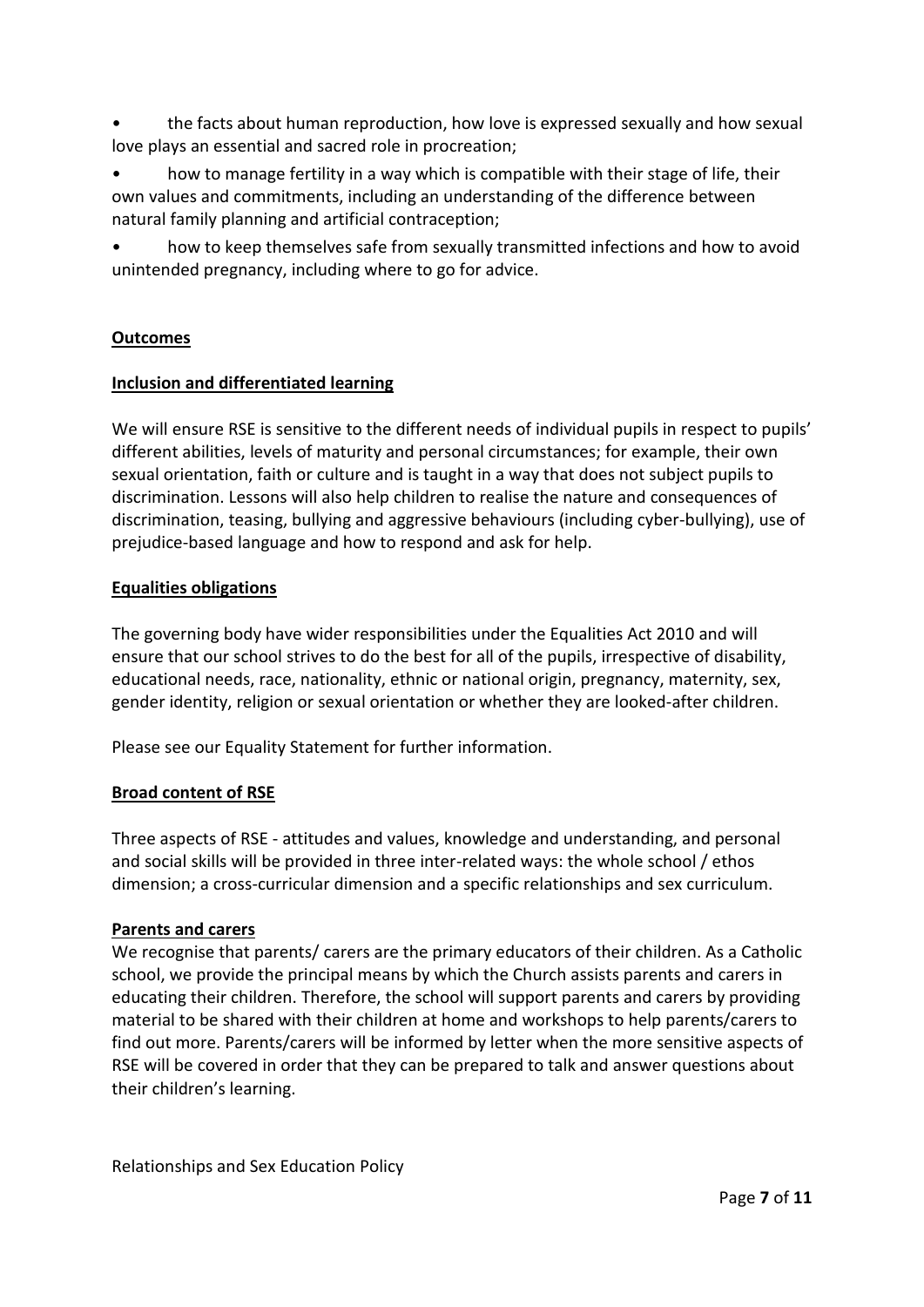Parents have been consulted before this policy is ratified by the governors. They will be able to view the resources used by the school in the RSE programme. Our aim is that, at the end of the consultation process, every parent and carer will have full confidence in the school's RSE programme to meet their child's needs.

Parents continue to have *the right to withdraw* their children from Sex Education except in those elements which are required by the National Curriculum science orders. Should parents wish to withdraw their children they are asked to notify the school by contacting the headteacher. The school will provide support by providing material for parents to help the children with their learning.

We believe that the controlled environment of the classroom is the safest place for this curriculum to be followed.

Please refer to the DfE guidance Page 17 for further details on the right to be excused from sex education (commonly referred to as the right to withdraw).

#### **Balanced curriculum**

Whilst promoting Catholic values and virtues and teaching in accordance with Church teaching, we will ensure that pupils are offered a balanced programme by providing an RSE programme that offers a range of viewpoints on issues.

Pupils will also receive clear scientific information as well as covering the aspects of the law pertaining to RSE (relating to forced-marriage, female genital mutilation, abortion, the age of consent and legislation relating to equality). Knowing about facts and enabling young people to explore differing viewpoints is not the same as promoting behaviour and is not incompatible with our school's promotion of Catholic teaching. We will ensure that pupils have access to the learning they need to stay safe, healthy and understand their rights as individuals.

#### **Responsibility for teaching the programme**

Responsibility for the specific relationships and sex education programme lays with Mrs Siddons and Mrs Blackmore however, all staff will be involved in developing the attitudes and values aspect of the RSE programme. They will be role models for pupils of good, healthy, wholesome relationships as between staff, other adults and pupils. They will also be contributing to the development of pupils' personal and social skills.

#### **External Visitors**

Our school will often call upon help and guidance from outside agencies and health specialists to deliver aspects of RSE. Such visits will always complement the current programme and never substitute or replace teacher led sessions.

It is important that any external visitor is clear about their role and responsibility whilst they are in school delivering a session. Any visitor must adhere to our code of practice developed in line with CES guidance 'Checklist for External Speakers to Schools'.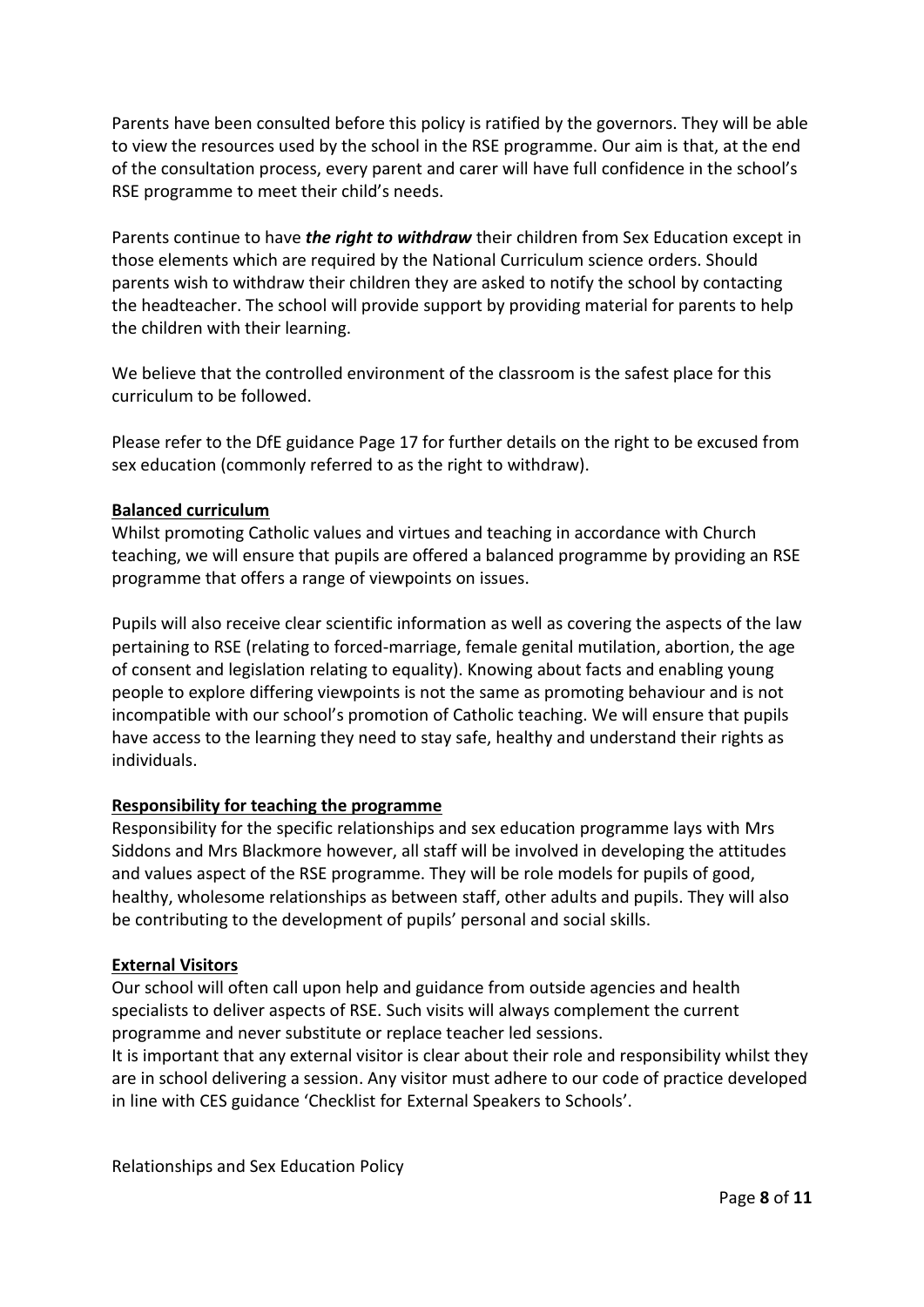Health professionals should follow the school's policies, minimising the potential for disclosures or inappropriate comments using negotiated ground rules and distancing techniques as other teachers would. They will ensure that all teaching is rooted in Catholic principles and practice.

Other roles and responsibilities regarding RSE

## **Governors**

- use the CES draft policy and ask that the school in consult with parents;
- ensure that the policy is available to parents;
- ensure that the policy is in accordance with other whole school policies, e.g., SEN, the ethos of the school and our Christian beliefs;
- ensure that parents know of their right to withdraw their children;
- ensure monitoring and evaluation of the programme, including resources used;

• ensure that the policy provides proper and adequate coverage of relevant National Curriculum science topics and the setting of RSE within PSHE.

#### **Head teacher**

The Head teacher takes overall delegated responsibility for the implementation of this policy and for liaison with the Governing Body, parents, the Diocesan Schools' Service and the Local Education Authority, also appropriate agencies.

## **PSHE/RSE Co-Ordinator**

The co-ordinator with the head teacher has a general responsibility for supporting other members of staff in the implementation of this policy and will provide a lead in the dissemination of the information relating to RSE and the provision of in-service training.

## **All Staff**

RSE is a whole school issue. All teachers have a responsibility of care; as well as fostering academic progress they should actively contribute to the guardianship and guidance of the physical, moral and spiritual well-being of their pupils. Teachers will be expected to teach RSE in accordance with the Catholic Ethos of the school. Appropriate training will be made available for all staff teaching RSE. All staff have been included in the development of this policy and all staff should be aware of the policy and how it relates to them.

## **Relationship to other policies and curriculum subjects**

This RSE policy is to be delivered as part of the PSHE framework (Values). It includes guidelines about pupil safety and is compatible with the school's other policy documents (for example, Child Protection and Safeguarding Policy)

Pupils with particular difficulties whether of a physical or intellectual nature will receive appropriately differentiated support in order to enable them to achieve mature knowledge, understanding and skills. Teaching methods will be adapted to meet the varying needs of this group of pupils.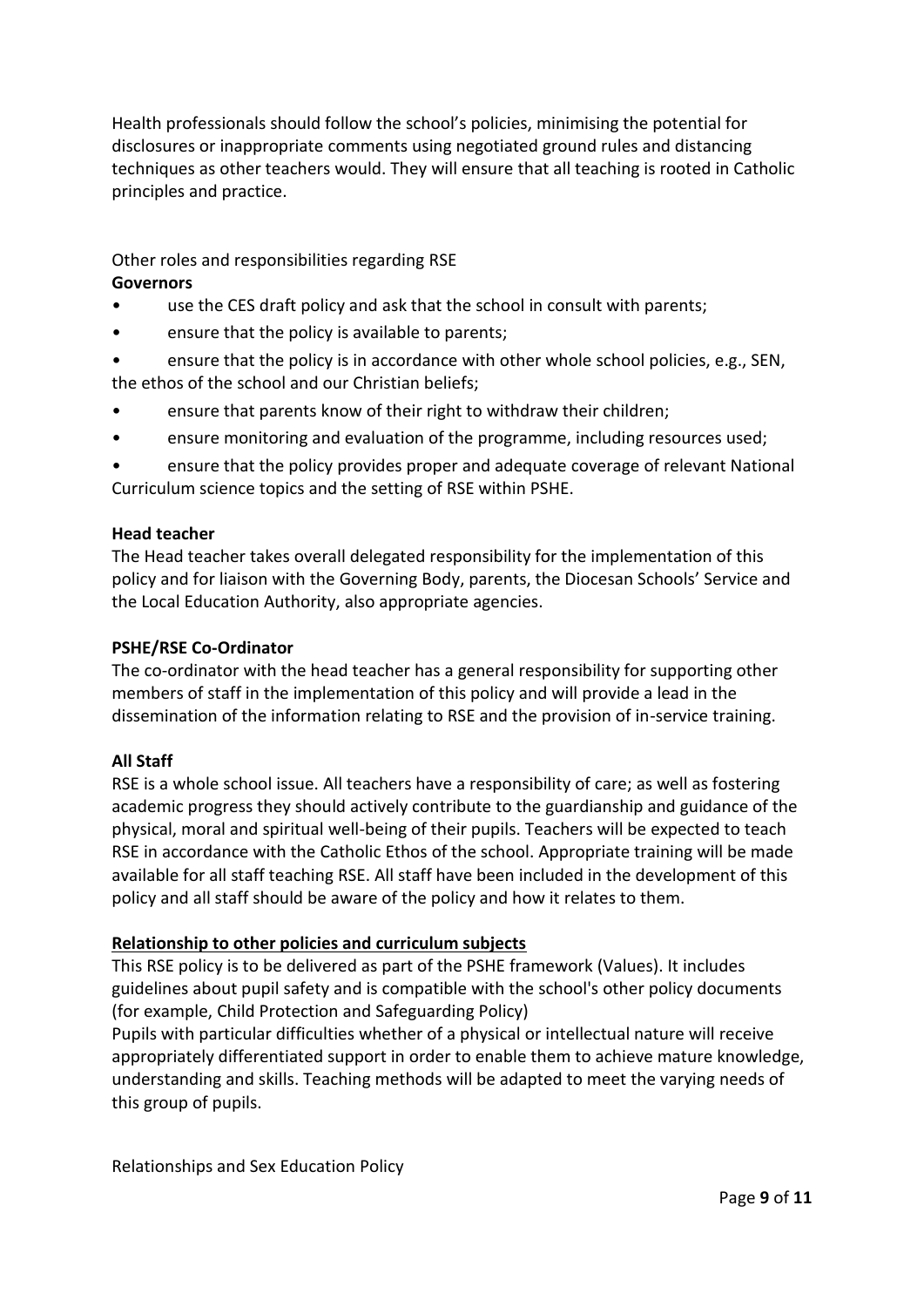Learning about RSE in PSHE classes will link to/complement learning in those areas identified in the RSE audit.

#### **Children's questions**

The governors want to promote a healthy, positive atmosphere in which RSE can take place. They want to ensure that pupils can ask questions freely, be confident that their questions will be answered, and be sure that they will be free from bullying or harassment from other children and young people.

#### **Controversial or Sensitive issues**

There will always be sensitive or controversial issues in the field of RSE. These may be matter of maturity, of personal involvement or experience of children, of disagreement with the official teaching of the Church, of illegal activity or other doubtful, dubious or harmful activity. The governors believe that children are best educated, protected from harm and exploitation by discussing such issues openly within the context of the RSE programme. The use of ground rules, negotiated between teachers and pupils, will help to create a supportive climate for discussion.

(See also Relationships Education, Relationships and Sex Education (RSE) and Health Education, Managing difficult questions, Page 23 for more detail)

Some questions may raise issues which it would not be appropriate for teachers to answer during ordinary class time, e.g., where a child or young person's questions hints at abuse, is deliberately tendentious or is of a personal nature.

#### **Supporting children and young people who are at risk**

Children will also need to feel safe and secure in the environment in which RSE takes place. Effective RSE will provide opportunities for discussion of what is and is not appropriate in relationships. Such discussion may well lead to disclosure of a safeguarding issue. Teachers will need to be aware of the needs of their pupils and not let any fears and worries go unnoticed. Where a teacher suspects that a child or young person is a victim of or is at risk of abuse they are required to follow the school's safeguarding policy and immediately inform the designated senior member of staff responsible.

#### **Confidentiality and advice**

All governors, all teachers, all support staff, all parents and all pupils must be made aware of this policy, particularly as it relates to issues of advice and confidentiality.

All lessons, especially those in the RSE programme, will have the best interests of pupils at heart, enabling them to grow in knowledge and understanding of relationships and sex, developing appropriate personal and social skills and becoming appreciative of the values and attitudes which underpin the Christian understanding of what it means to be fully human.

Pupils will be encouraged to talk to their parents/carers about the issues which are discussed in the programme. Teachers will always help pupils facing personal difficulties, in line with the school's pastoral care policy. Teachers should explain to pupils that they cannot offer unconditional confidentiality, in matters which are illegal or abusive for instance. Teachers will explain that in such circumstances they would have to inform others,